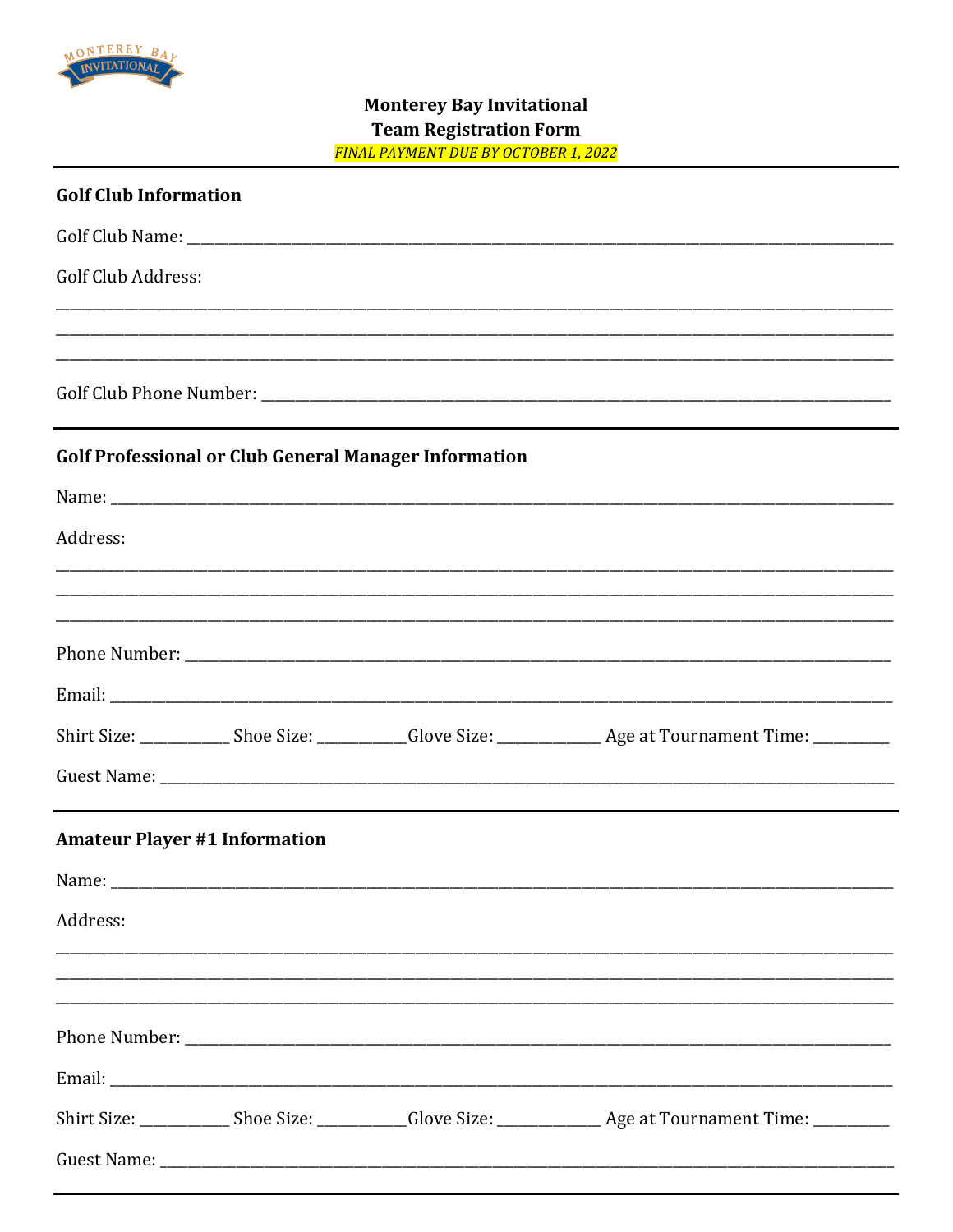# **Amateur Player #2 Information**

| Address: |                                      |                                                                                  |
|----------|--------------------------------------|----------------------------------------------------------------------------------|
|          |                                      |                                                                                  |
|          |                                      |                                                                                  |
|          |                                      |                                                                                  |
|          |                                      |                                                                                  |
|          |                                      |                                                                                  |
|          | <b>Amateur Player #3 Information</b> |                                                                                  |
|          |                                      |                                                                                  |
| Address: |                                      |                                                                                  |
|          |                                      | ,我们的人们就会在这里,我们的人们就会在这里,我们的人们就会在这里,我们的人们就会在这里,我们的人们就会在这里,我们的人们就会在这里,我们的人们就会在这里,我们 |
|          |                                      |                                                                                  |
|          |                                      |                                                                                  |
|          |                                      |                                                                                  |
|          |                                      |                                                                                  |
|          |                                      |                                                                                  |
|          | <b>Amateur Player #4 Information</b> |                                                                                  |
|          |                                      |                                                                                  |
| Address: |                                      |                                                                                  |
|          |                                      |                                                                                  |
|          |                                      | ,我们就会在这里的,我们就会在这里的人,我们就会在这里的人,我们就会在这里的人,我们就会在这里的人,我们就会在这里的人,我们就会在这里的人,我们就会在这里,我们 |
|          |                                      |                                                                                  |
|          |                                      |                                                                                  |
|          |                                      |                                                                                  |